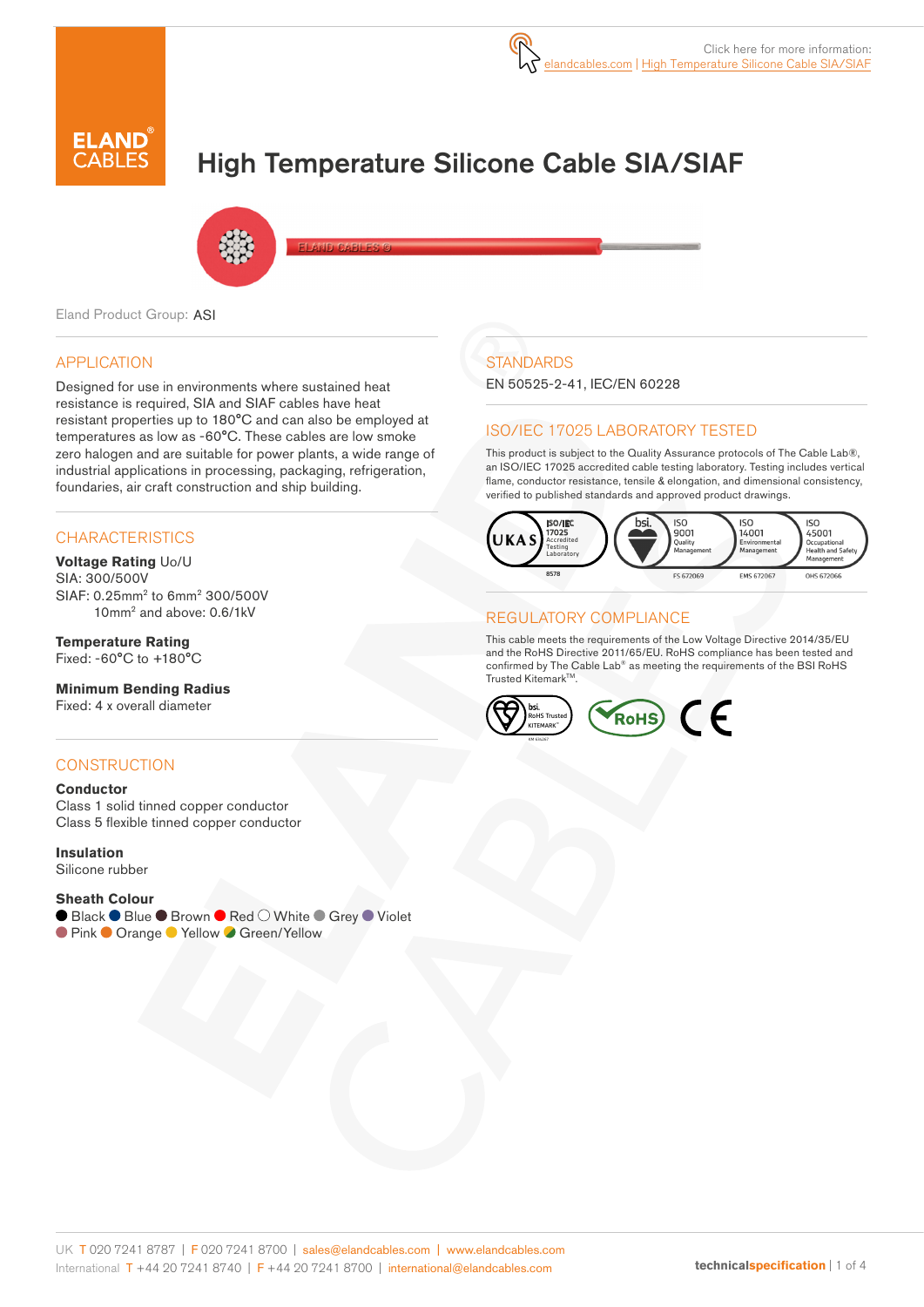# DIMENSIONS

## **Solid Core Silicone Rubber Insulated Cable (SIA)**

| ELAND PART NO. | NO. OF<br>CORES | NOMINAL CROSS<br><b>SECTIONAL AREA</b><br>mm <sup>2</sup> | <b>NOMINAL THICKNESS</b><br>OF INSULATION<br>mm <sup>2</sup> | NOMINAL OVERALL<br><b>DIAMETER</b><br>mm | <b>NOMINAL</b><br><b>WEIGHT</b><br>kg/km |
|----------------|-----------------|-----------------------------------------------------------|--------------------------------------------------------------|------------------------------------------|------------------------------------------|
| ASI0005**      |                 | 0.5                                                       | 0.6                                                          | 2.0                                      | 10                                       |
| ASI00075**     |                 | 0.75                                                      | 0.6                                                          | 2.2                                      | 12                                       |
| ASI0010**      |                 |                                                           | 0.6                                                          | 2.3                                      | 15                                       |
| ASI0015**      |                 | 1.5                                                       | 0.6                                                          | 2.6                                      | 20                                       |
| ASI0025**      |                 | 2.5                                                       | 0.7                                                          | 3.2                                      | 31                                       |
| ASI0040**      |                 | $\overline{4}$                                            | 0.8                                                          | 3.9                                      | 48                                       |
| ASI0060**      |                 | 6                                                         | 0.8                                                          | 4.4                                      | 67                                       |
| ASI010**       |                 | 10                                                        |                                                              | 5.6                                      | 108                                      |

# **Flexible Core Silicone Rubber Insulated Cable (SIAF)**

| ELAND PART NO. | NO. OF<br>CORES | NOMINAL CROSS<br><b>SECTIONAL AREA</b><br>mm <sup>2</sup> | <b>NOMINAL THICKNESS</b><br>OF INSULATION<br>mm <sup>2</sup> | NOMINAL OVERALL<br><b>DIAMETER</b><br>mm | <b>NOMINAL</b><br>WEIGHT<br>kg/km |
|----------------|-----------------|-----------------------------------------------------------|--------------------------------------------------------------|------------------------------------------|-----------------------------------|
| ASIF00025**    | $\mathbf{1}$    | 0.25                                                      | 0.6                                                          | 1.8                                      | 7                                 |
| ASIF00035**    | 1               | 0.35                                                      | 0.6                                                          | 1.9                                      | $\,8\,$                           |
| ASIF0005**     | $\mathbf{1}$    | 0.5                                                       | 0.6                                                          | 2.1                                      | 10                                |
| ASIF00075**    | $\mathbf{1}$    | 0.75                                                      | 0.6                                                          | 2.3                                      | 13                                |
| ASIF0010**     | $\mathbf{1}$    | $\mathbf{1}$                                              | 0.6                                                          | 2.5                                      | 15                                |
| ASIF0015**     |                 | 1.5                                                       | 0.6                                                          | 2.8                                      | 21                                |
| ASIF0025**     | $\mathbf{1}$    | 2.5                                                       | 0.7                                                          | 3.5                                      | 34                                |
| ASIF0040**     | 1               | $\overline{4}$                                            | $0.8\,$                                                      | 4.1                                      | 49                                |
| ASIF0060**     | $\mathbf{1}$    | 6                                                         | 0.8                                                          | 4.7                                      | 68                                |
| ASIF010**      | $\mathbf{1}$    | 10                                                        |                                                              | 6.1                                      | 110                               |
| ASIF016**      | $\mathbf{1}$    | 16                                                        | 1.2                                                          | 7.5                                      | 168                               |
| ASIF025**      | $\mathbf{1}$    | 25                                                        | 1.4                                                          | 9.1                                      | 254                               |
| ASIF035**      | $\mathbf{1}$    | 35                                                        | 1.4                                                          | 10.3                                     |                                   |
| ASIF050**      | $\mathbf{1}$    | 50                                                        | 1.6                                                          | 12                                       | 490                               |
| ASIF070**      | $\mathbf{1}$    | 70                                                        | 1.6                                                          | 13.7                                     | 686                               |
| ASIF095**      |                 | 95                                                        | 1.8                                                          | 15.6                                     | 888                               |
| ASIF120**      | $\mathbf{1}$    | 120                                                       | 1.8                                                          | 17.4                                     | 1149                              |
| ASIF150**      | 1               | 150                                                       | $\mathbf{2}$                                                 | 19.3                                     | 1411                              |
| ASIF185**      | $\mathbf{1}$    | 185                                                       | 2.2                                                          | 21.4                                     | 1722                              |
| ASIF240**      |                 | 240                                                       | 2.4                                                          | 24.3                                     | 2284                              |
| ASIF300**      | $\mathbf{1}$    | 300                                                       | 2.6                                                          | 26.9                                     | 2895                              |

\* Designates the sheath colour. For each Eland Cables part number replace with the colour code as listed below. e.g. ASI0015PK = 1.5mm2 Pink

# COLOUR CODES

| <b>COLOUR</b> | <b>Black</b> | <b>Blue</b> | Grev | Green/<br>Yellow | Orange | Red       | Pink | Yellow | Violet | <b>Brown</b> | White |
|---------------|--------------|-------------|------|------------------|--------|-----------|------|--------|--------|--------------|-------|
| CODE          | BK           | BL          | GR   | GY               | ΟR     | <b>RD</b> | PK   | YW     | ٧I     | BR           | WH    |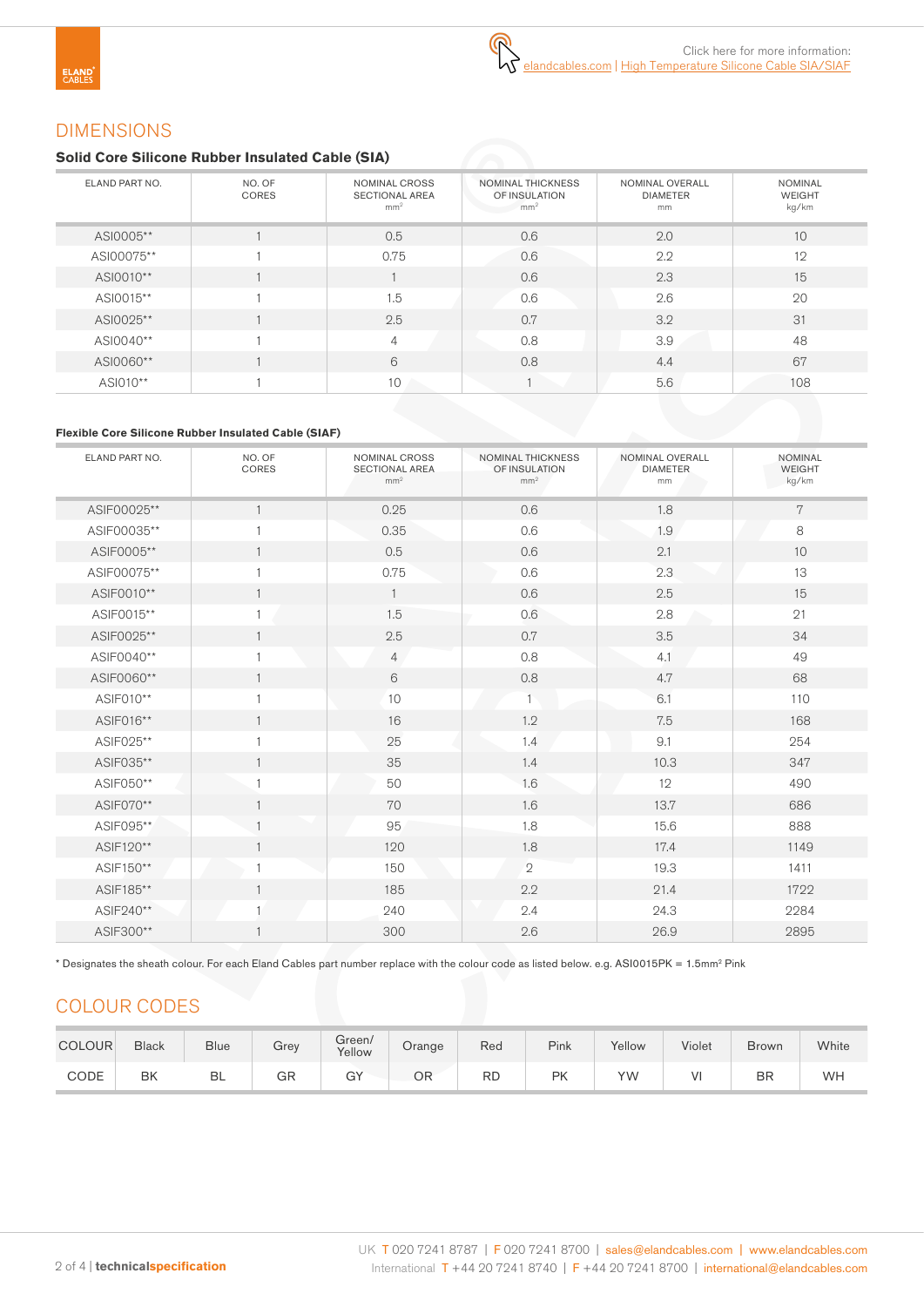

# **CONDUCTORS**

#### **Class 5 Flexible Copper Conductors for Single Core and Multi-Core Cables**

| NOMINAL CROSS<br>SECTIONAL AREA | MAXIMUM RESISTANCE OF CONDUCTOR AT 20°C<br>ohms/km       |  |  |  |  |
|---------------------------------|----------------------------------------------------------|--|--|--|--|
| mm <sup>2</sup>                 | Circular, Annealed Copper Conductors, Metal-Coated Wires |  |  |  |  |
| 0.5                             | 36.7                                                     |  |  |  |  |
| 0.75                            | 24.8                                                     |  |  |  |  |
|                                 | 18.2                                                     |  |  |  |  |
| 1.5                             | 12.2                                                     |  |  |  |  |
| 2.5                             | 7.56                                                     |  |  |  |  |
| $\overline{4}$                  | 4.7                                                      |  |  |  |  |
| 6                               | 3.11                                                     |  |  |  |  |
| 10                              | 1.84                                                     |  |  |  |  |

The above table is in accordance with BS EN 60228 (previously BS 6360)

# **Class 5 Flexible Copper Conductors for Single Core and Multi-Core Cables (SIAF)**

| NOMINAL CROSS<br>SECTIONAL AREA<br>mm <sup>2</sup> | MAXIMUM DIAMETER OF WIRES<br>IN CONDUCTOR<br>mm | MAXIMUM RESISTANCE OF CONDUCTOR AT 20°C<br>ohms/km<br>Metal-Coated Wires |  |  |
|----------------------------------------------------|-------------------------------------------------|--------------------------------------------------------------------------|--|--|
|                                                    |                                                 |                                                                          |  |  |
| 0.25                                               | 0.21                                            | 86                                                                       |  |  |
| 0.35                                               | 0.21                                            | 55.5                                                                     |  |  |
| 0.5                                                | 0.21                                            | 40.1                                                                     |  |  |
| 0.75                                               | 0.21                                            | 26.7                                                                     |  |  |
| $\mathbf{1}$                                       | 0.21                                            | 20                                                                       |  |  |
| 1.5                                                | 0.26                                            | 13.7                                                                     |  |  |
| 2.5                                                | 0.26                                            | 8.21                                                                     |  |  |
| $\overline{4}$                                     | 0.31                                            | 5.09                                                                     |  |  |
| $6\,$                                              | 0.31                                            | 3.39                                                                     |  |  |
| $10$                                               | 0.41                                            | 1.95                                                                     |  |  |
| 16                                                 | 0.41                                            | 1.24                                                                     |  |  |
| 25                                                 | 0.41                                            | 0.795                                                                    |  |  |
| 35                                                 | 0.41                                            | 0.565                                                                    |  |  |
| 50                                                 | 0.41                                            | 0.393                                                                    |  |  |
| 70                                                 | 0.51                                            | 0.277                                                                    |  |  |
| 95                                                 | 0.51                                            | 0.21                                                                     |  |  |
| 120                                                | 0.51                                            | 0.164                                                                    |  |  |
| 150                                                | 0.51                                            | 0.132                                                                    |  |  |
| 185                                                | 0.51                                            | 0.108                                                                    |  |  |
| 240                                                | 0.51                                            | 0.0817                                                                   |  |  |
| 300                                                | 0.51                                            | 0.0654                                                                   |  |  |

The above table is in accordance with BS EN 60228 (previously BS 6360)